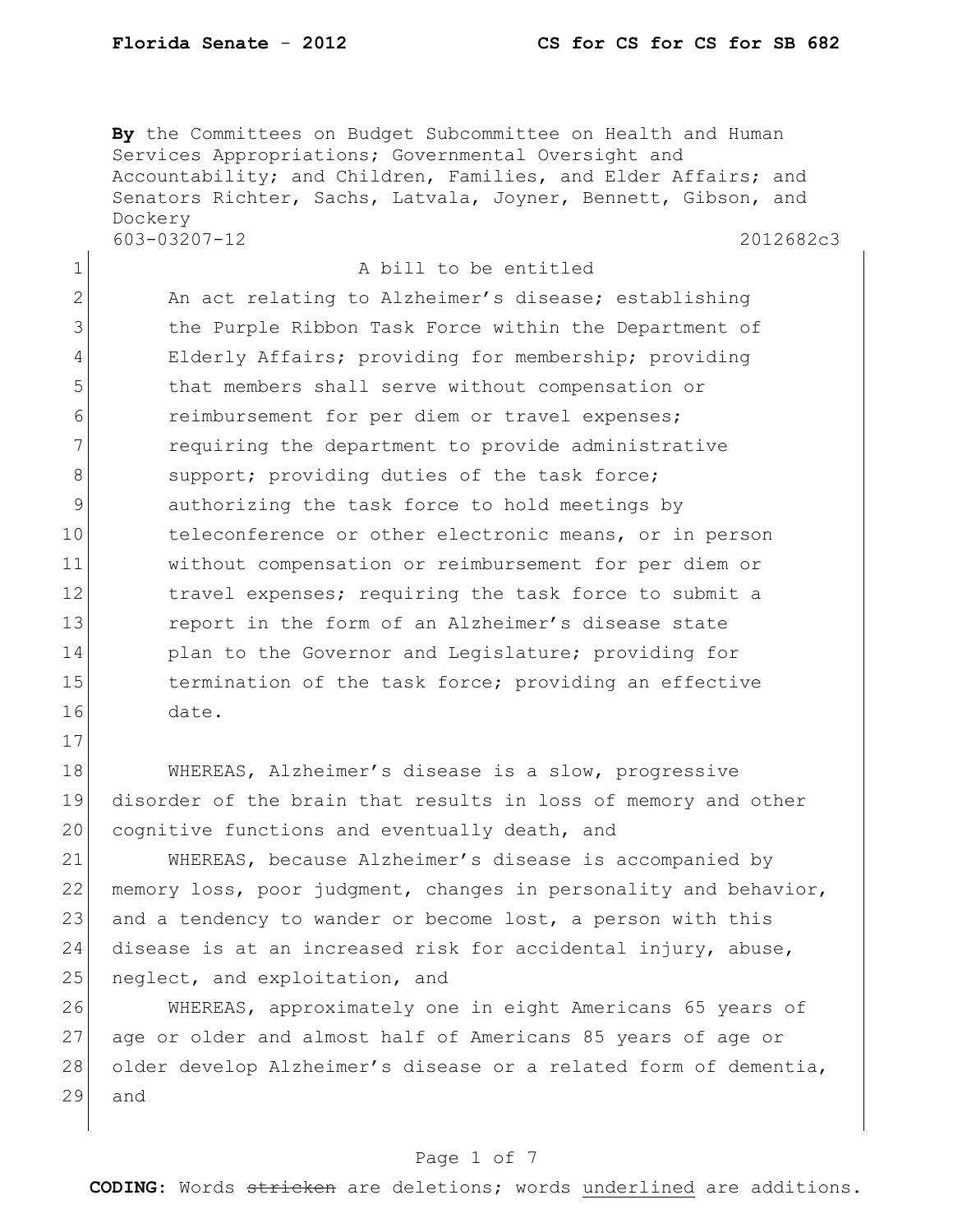603-03207-12 2012682c3 30 WHEREAS, there are 459,806 probable cases of Alzheimer's 31 disease in this state in 2011, which population is expected to 32 triple by the year 2050, and 33 WHEREAS, Alzheimer's disease takes an enormous toll on 34 family members, with an estimated one in four family members 35 providing caregiving support for individuals with the disease, 36 and

37 WHEREAS, caregivers for persons having Alzheimer's disease 38 | witness the deteriorating effects of the disease and often 39 suffer more emotional stress, depression, and health problems 40 than caregivers of people having other illnesses, which can 41 negatively affect such caregivers' employment, income, and 42 financial security, and

 WHEREAS, younger-onset Alzheimer's disease is a form of Alzheimer's disease that strikes a person who is younger than 65 45 years of age when symptoms first appear, but younger-onset Alzheimer's disease can strike persons as early as 30, 40, or 50 years of age, with new data showing that there may be as many as 500,000 Americans under the age of 65 who have dementia or cognitive impairment at a level of severity consistent with dementia, and

 WHEREAS, the state needs to assess the current and future 52 impact of Alzheimer's disease on Floridians and the state's 53 health care system, programs, resources, and services to ensure the continued development and implementation of a more inclusive, integrated, comprehensive, coordinated, and current strategy to address the needs of the growing number of Floridians having Alzheimer's disease or a related form of 58 dementia and the corresponding needs of their caregivers, NOW,

#### Page 2 of 7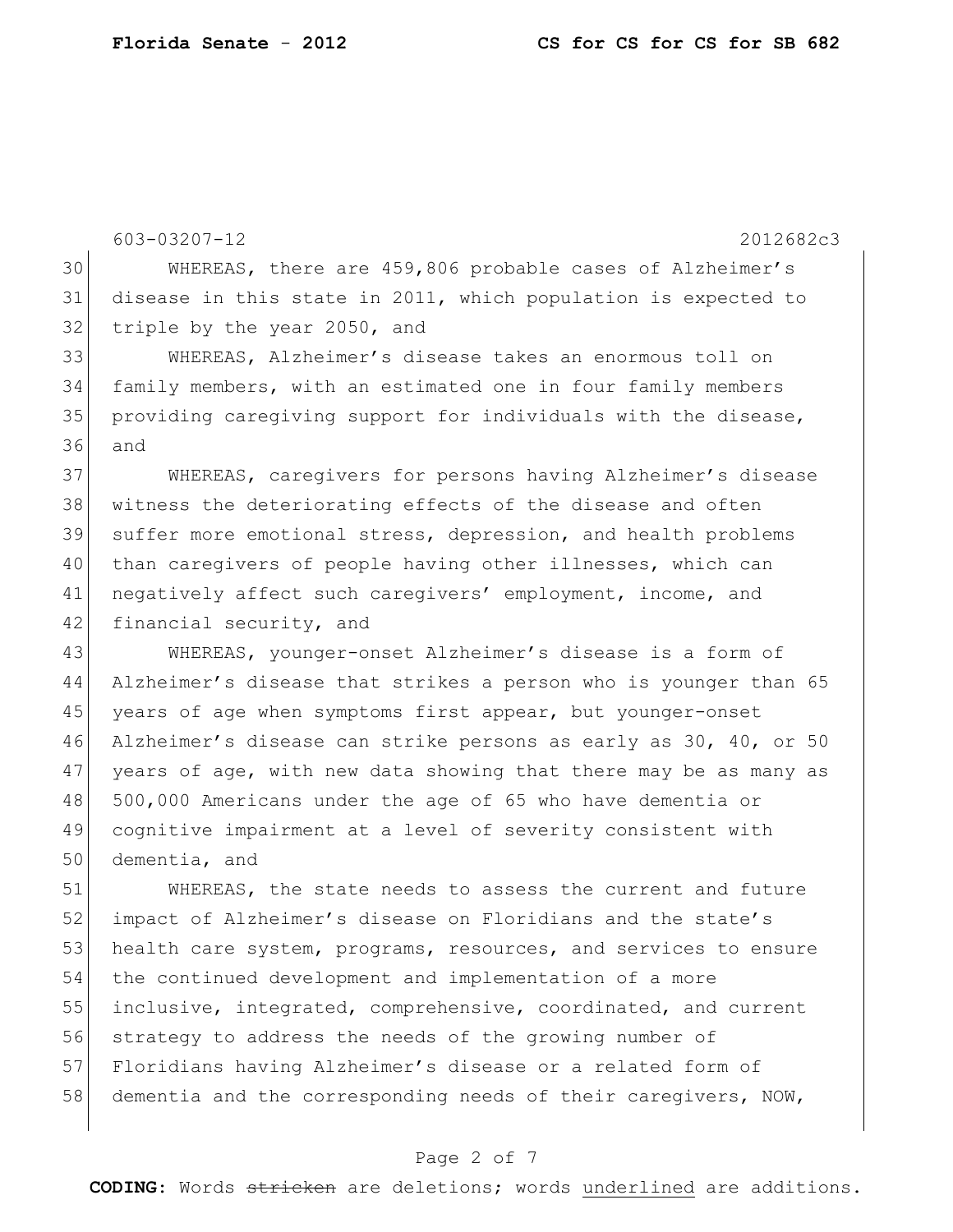|    | 603-03207-12<br>2012682c3                                        |
|----|------------------------------------------------------------------|
| 59 | THEREFORE,                                                       |
| 60 |                                                                  |
| 61 | Be It Enacted by the Legislature of the State of Florida:        |
| 62 |                                                                  |
| 63 | Section 1. The Purple Ribbon Task Force.-The Purple Ribbon       |
| 64 | Task Force is established within the Department of Elderly       |
| 65 | Affairs.                                                         |
| 66 | (1) The task force shall consist of 18 volunteer,                |
| 67 | culturally diverse members, of whom six shall be appointed by    |
| 68 | the Governor, six shall be appointed by the Speaker of the House |
| 69 | of Representatives, and six shall be appointed by the President  |
| 70 | of the Senate, as follows:                                       |
| 71 | (a) A member of the House of Representatives.                    |
| 72 | (b) A member of the Senate.                                      |
| 73 | (c) A representative from the Alzheimer's Association.           |
| 74 | (d) At least one person having Alzheimer's disease or a          |
| 75 | related form of dementia.                                        |
| 76 | (e) At least one family caregiver or former family               |
| 77 | caregiver of a person having Alzheimer's disease or a related    |
| 78 | form of dementia.                                                |
| 79 | (f) A representative from the Alzheimer's Disease Advisory       |
| 80 | Committee.                                                       |
| 81 | (g) A representative of law enforcement with knowledge           |
| 82 | about the disappearance and recovery, self-neglect, abuse,       |
| 83 | exploitation, and suicide of persons having Alzheimer's disease  |
| 84 | or a related form of dementia.                                   |
| 85 | (h) A representative who has knowledge of and experience         |
| 86 | with the Baker Act and its impact on persons having Alzheimer's  |
| 87 | disease or a related form of dementia.                           |
|    |                                                                  |

## Page 3 of 7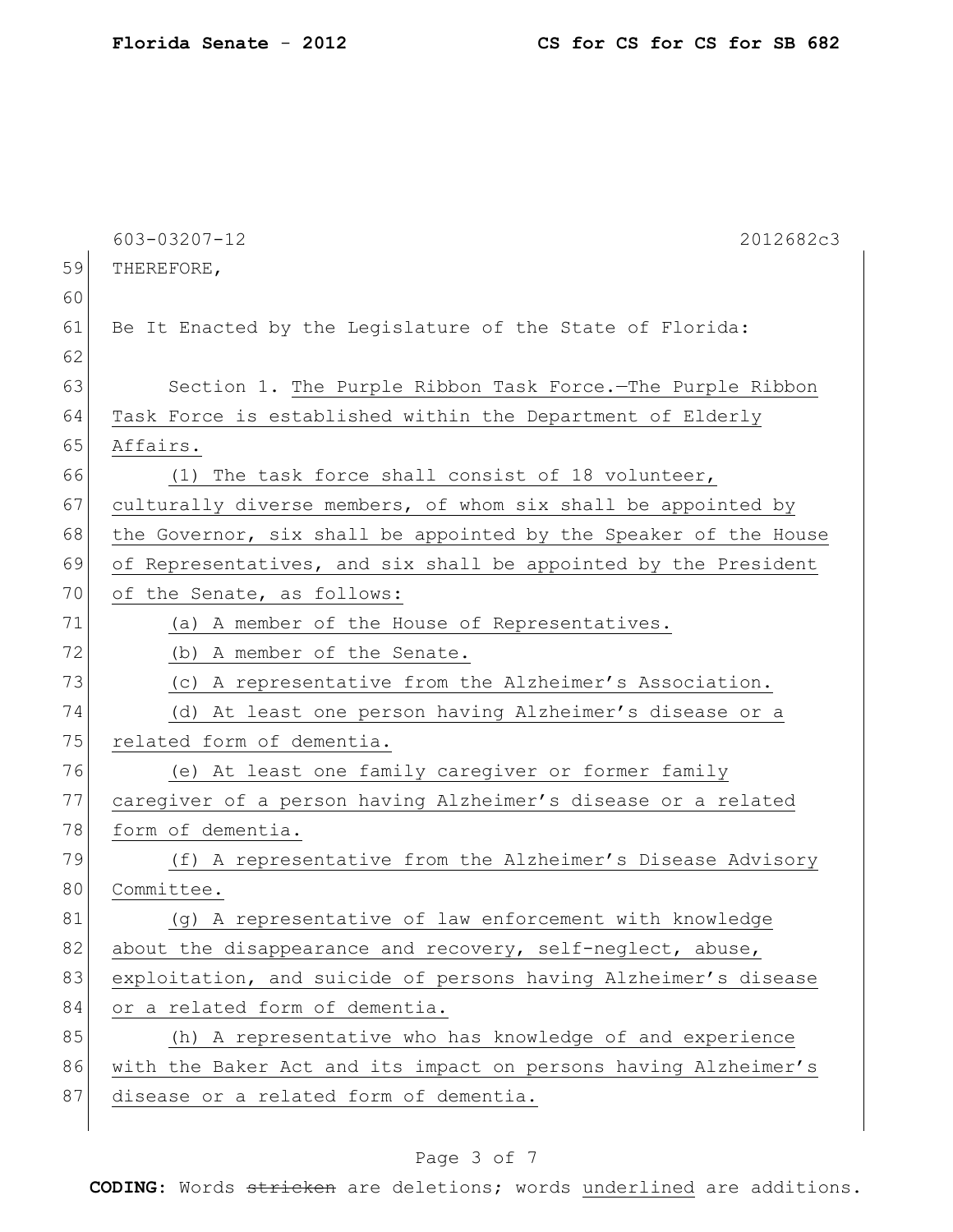|     | 603-03207-12<br>2012682c3                                      |
|-----|----------------------------------------------------------------|
| 88  | (i) An expert on disaster preparedness and response for        |
| 89  | persons having Alzheimer's disease or a related form of        |
| 90  | dementia.                                                      |
| 91  | (j) A representative of a health care facility or hospice      |
| 92  | that serves persons with Alzheimer's disease.                  |
| 93  | (k) A representative of the adult day care services            |
| 94  | industry.                                                      |
| 95  | (1) A representative of health care practitioners              |
| 96  | specializing in the treatment of persons having Alzheimer's    |
| 97  | disease or a related form of dementia.                         |
| 98  | (m) A Florida board-certified elder law attorney.              |
| 99  | (n) A representative of the area agencies on aging or aging    |
| 100 | and disability resource centers.                               |
| 101 | (o) A person who is an Alzheimer's disease researcher.         |
| 102 | (p) A representative from a memory disorder clinic.            |
| 103 | (q) A representative of the assisted living facility           |
| 104 | industry.                                                      |
| 105 | (r) A representative of the skilled nursing facility           |
| 106 | industry.                                                      |
| 107 | (2) Initial appointments to the task force shall be made by    |
| 108 | July 1, 2012. A vacancy on the task force shall be filled for  |
| 109 | the unexpired portion of the term in the same manner as the    |
| 110 | original appointment.                                          |
| 111 | (3) Members shall serve on the task force without              |
| 112 | compensation and may not receive reimbursement for per diem or |
| 113 | travel expenses.                                               |
| 114 | (4) The Department of Elderly Affairs shall convene the        |
| 115 | task force and provide necessary administrative support.       |
| 116 | (5) The task force shall:                                      |
|     |                                                                |

## Page 4 of 7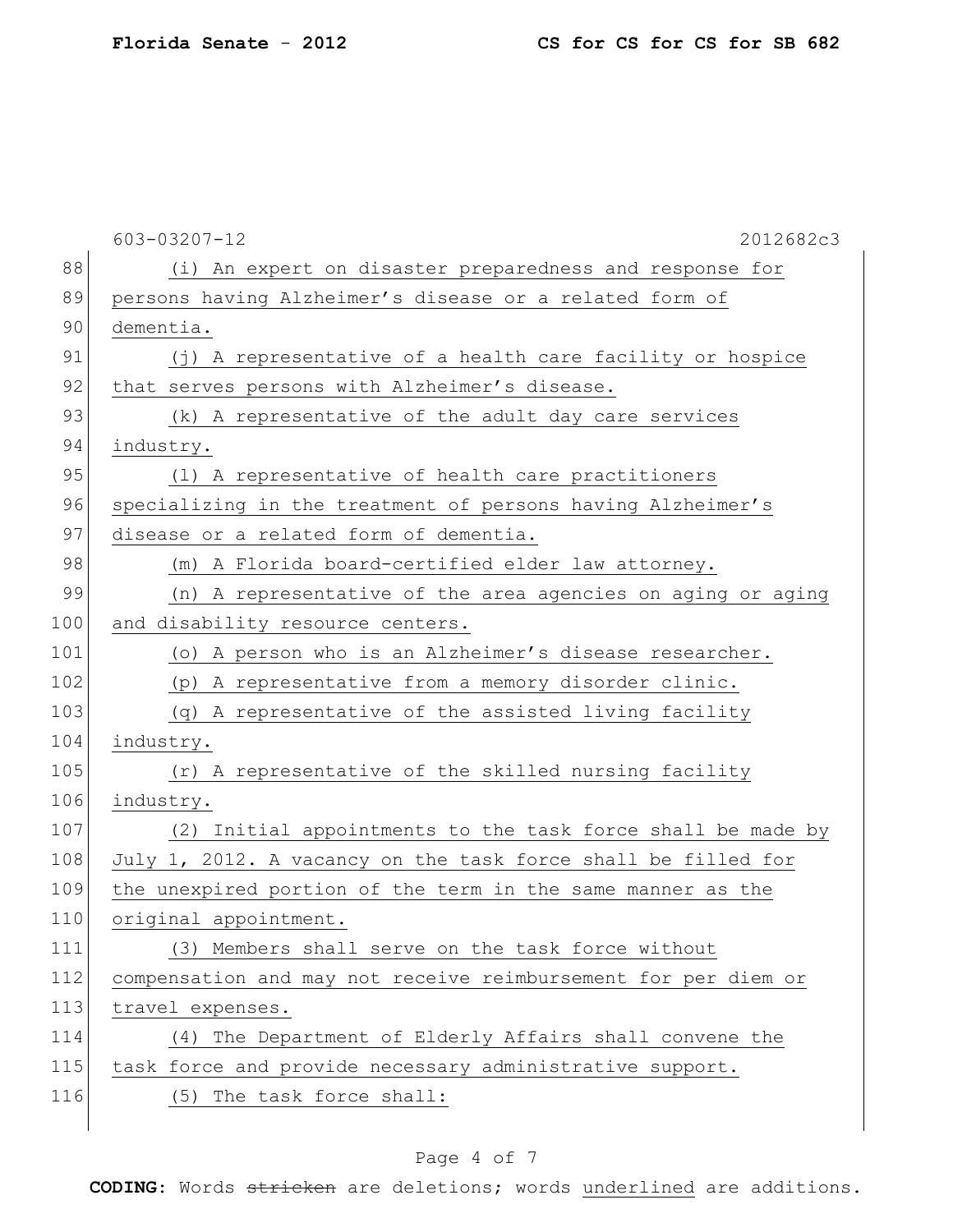|     | $603 - 03207 - 12$<br>2012682c3                                  |
|-----|------------------------------------------------------------------|
| 117 | (a) Submit to the Governor, the President of the Senate,         |
| 118 | and the Speaker of the House of Representatives by January 30,   |
| 119 | 2013, an interim study regarding state trends with respect to    |
| 120 | persons having Alzheimer's disease or a related form of dementia |
| 121 | and their needs.                                                 |
| 122 | (b) Assess the current and future impact of Alzheimer's          |
| 123 | disease and related forms of dementia on the state.              |
| 124 | (c) Examine the existing industries, services, and               |
| 125 | resources addressing the needs of persons having Alzheimer's     |
| 126 | disease or a related form of dementia and their family           |
| 127 | caregivers.                                                      |
| 128 | (d) Examine the needs of persons of all cultural                 |
| 129 | backgrounds having Alzheimer's disease or a related form of      |
| 130 | dementia and how their lives are affected by the disease from    |
| 131 | younger-onset, through mid-stage, to late-stage.                 |
| 132 | (e) Develop a strategy to mobilize a state response to this      |
| 133 | public health crisis.                                            |
| 134 | (f) Provide information regarding:                               |
| 135 | 1. State trends with respect to persons having Alzheimer's       |
| 136 | disease or a related form of dementia and their needs,           |
| 137 | including, but not limited to:                                   |
| 138 | a. The role of the state in providing community-based care,      |
| 139 | long-term care, and family caregiver support, including respite, |
| 140 | education, and assistance to persons who are in the early stages |
| 141 | of Alzheimer's disease, who have younger-onset Alzheimer's       |
| 142 | disease, or who have a related form of dementia.                 |
| 143 | b. The development of state policy with respect to persons       |
| 144 | having Alzheimer's disease or a related form of dementia.        |
| 145 | c. The surveillance of persons having Alzheimer's disease        |
|     |                                                                  |

## Page 5 of 7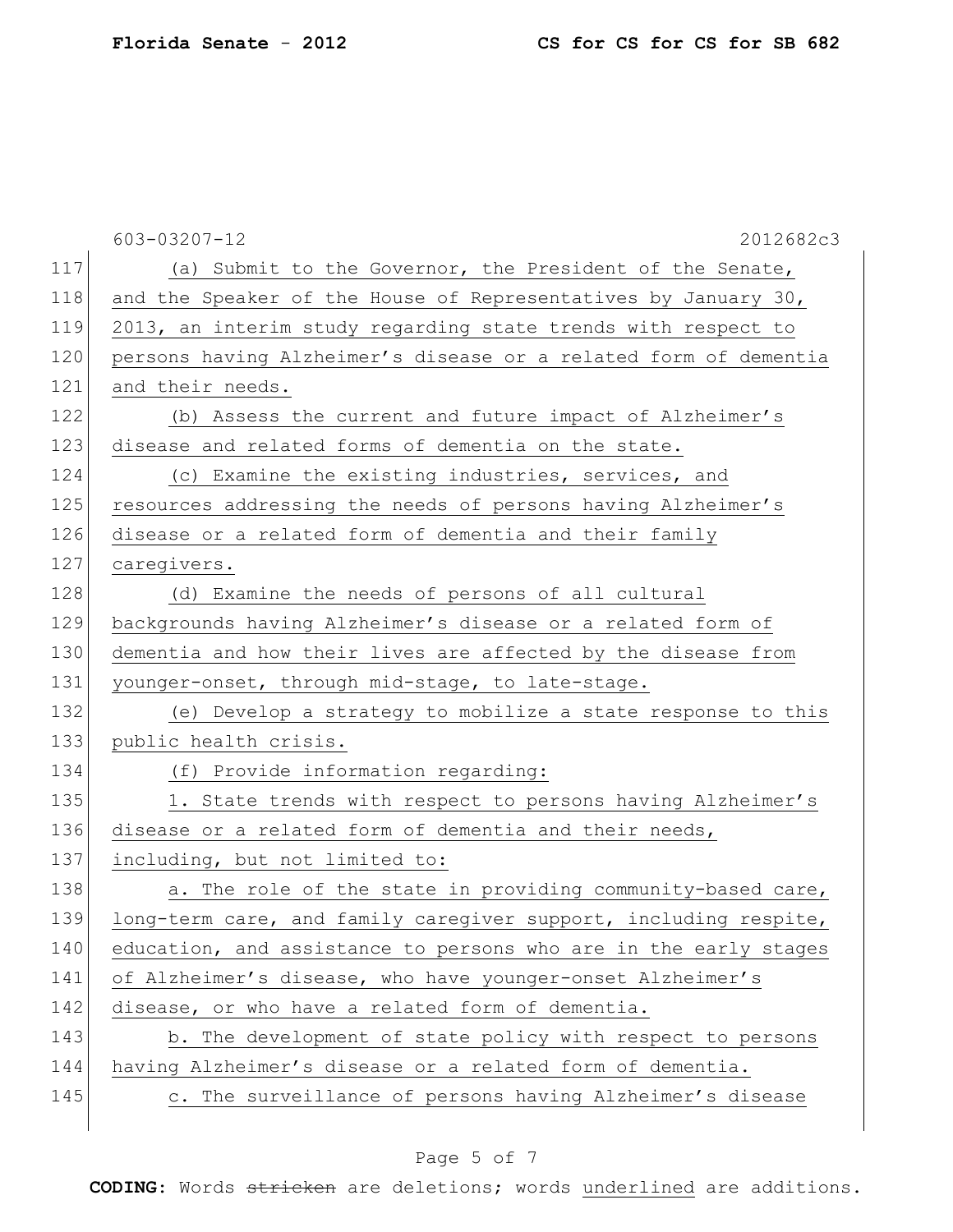|     | 603-03207-12<br>2012682c3                                       |
|-----|-----------------------------------------------------------------|
| 146 | or a related form of dementia for the purpose of accurately     |
| 147 | estimating the number of such persons in the state at present   |
| 148 | and projected population levels.                                |
| 149 | 2. Existing services, resources, and capacity, including,       |
| 150 | but not limited to:                                             |
| 151 | a. The type, cost, and availability of dementia-specific        |
| 152 | services throughout the state.                                  |
| 153 | b. Policy requirements and effectiveness for dementia-          |
| 154 | specific training for professionals providing care.             |
| 155 | c. Quality care measures employed by providers of care,         |
| 156 | including providers of respite, adult day care, assisted living |
| 157 | facility, skilled nursing facility, and hospice services.       |
| 158 | d. The capability of public safety workers and law              |
| 159 | enforcement officers to respond to persons having Alzheimer's   |
| 160 | disease or a related form of dementia, including, but not       |
| 161 | limited to, responding to their disappearance, search and       |
| 162 | rescue, abuse, elopement, exploitation, or suicide.             |
| 163 | e. The availability of home and community-based services        |
| 164 | and respite care for persons having Alzheimer's disease or a    |
| 165 | related form of dementia and education and support services to  |
| 166 | assist their families and caregivers.                           |
| 167 | f. An inventory of long-term care facilities and community-     |
| 168 | based services serving persons having Alzheimer's disease or a  |
| 169 | related form of dementia.                                       |
| 170 | g. The adequacy and appropriateness of geriatric-               |
| 171 | psychiatric units for persons having behavior disorders         |
| 172 | associated with Alzheimer's disease or a related form of        |
| 173 | dementia.                                                       |
| 174 | h. Residential assisted living options for persons having       |
|     |                                                                 |

## Page 6 of 7